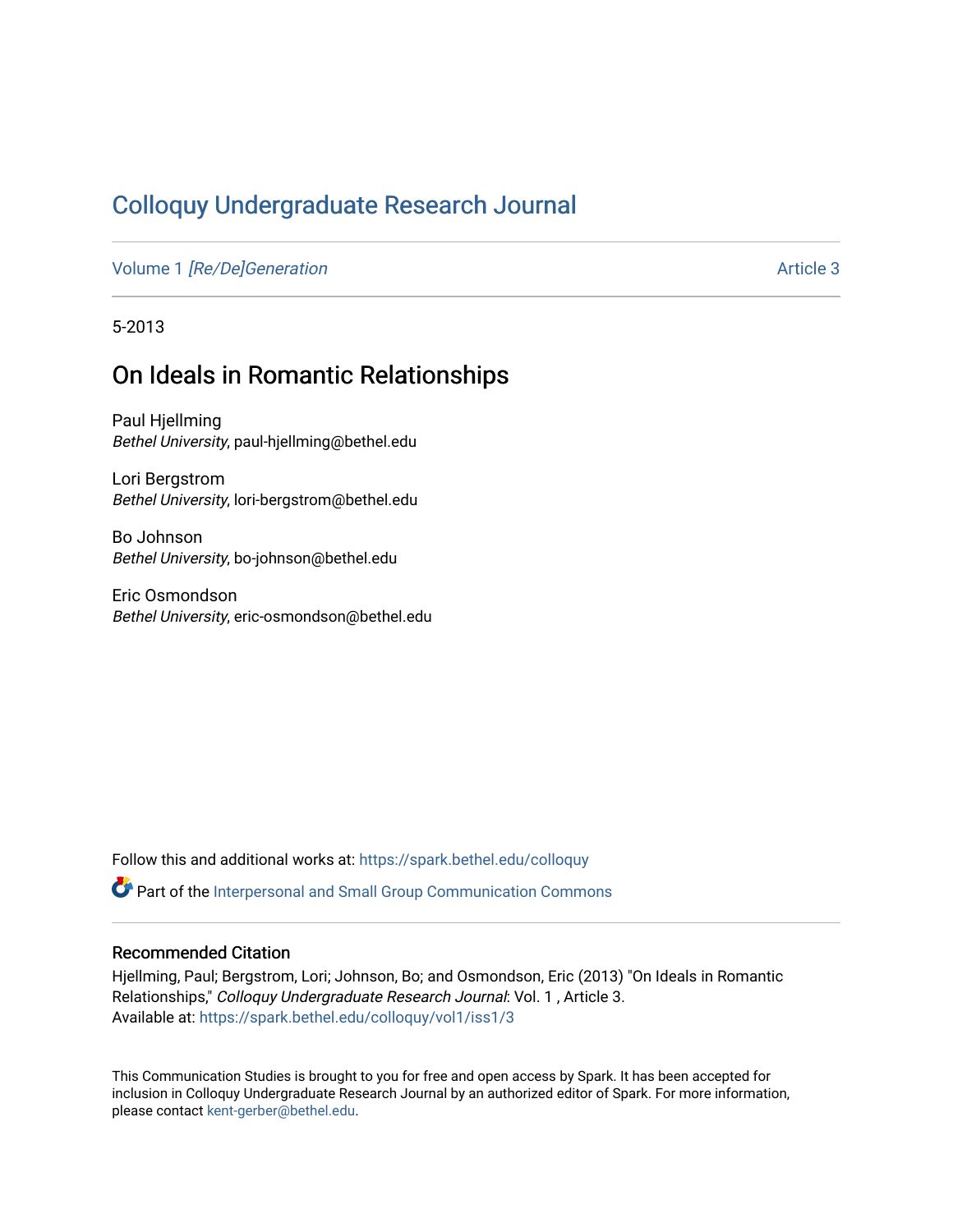# On Ideals in Romantic Relationships

*Paul Hjellming, Lori Bergstrom, Bo Johnson and Erica Osmondson*

 $B$ eing in relationships is inseparable from being human. Humans are communicators and naturally form connections with other humans around them. Relationships help individuals assess who they are and the them. In this the are and who they would like to be. Individuals use relationships to satisfy emotional, physical, and instrumental needs. Some of these needs are best met by romantic relationships between two individuals. Romantic relationships, which many people often expect to partake in throughout their lives, are intimately affected by standards, assumptions, and ideals. Though some deny it, everyone has standards for the person with whom they could potentially be romantically involved. This study will focus on these standards, a relatively neglected area of interpersonal communication research.

The lack of adequate research makes it difficult to access the standards people have, the reasons they engage with the people they do, and the reasons for creating the standards they have for their partner. Generally researchers have assumed romantic relationships to be guided by certain norms, rules and standards. However, research has not specifically addressed these rules but instead focuses on the violations individuals make in their romantic relationships (West, 2006). A robust study of the relational standards is essential for a complete view of romantic relationships.

Researching relationship standards is important also because romantic relationships surround people in everyday life. Although not everyone is in a romantic relationship, many are impacted by romantic relationships to create standards in their mind for who they will date. With the increase of media exposure in recent years, many teenagers and adults turn to the media for relationship standards. Holmes and Johnson (2009) stated 90% of younger people find information about love in movies, 94% in television and only 33% from their own mothers. They continued their point by supporting their research with cultivation theory in which individuals who expose themselves to what is defined on the television over a long period of time will eventually develop perceptions consistent to what is portrayed on television. Romantic relationships are shown through many different media and when people create their standards based off what they view, many times it is a false representation of reality. Researching relationship standards adds to our knowledge of influential surroundings and what contributes to the formation of relationship standards.

Finally, studying the relational standards people create is important to determine why the standards are created and how strictly they are followed. Those who are facing the dating world may have costs and rewards in terms of their standards. Understanding relationship expectations helps determine whether individuals have a relationship correlating with their standards, or if they must settle for someone below their standards, and what may happen to the relationship when anticipated standards are not met.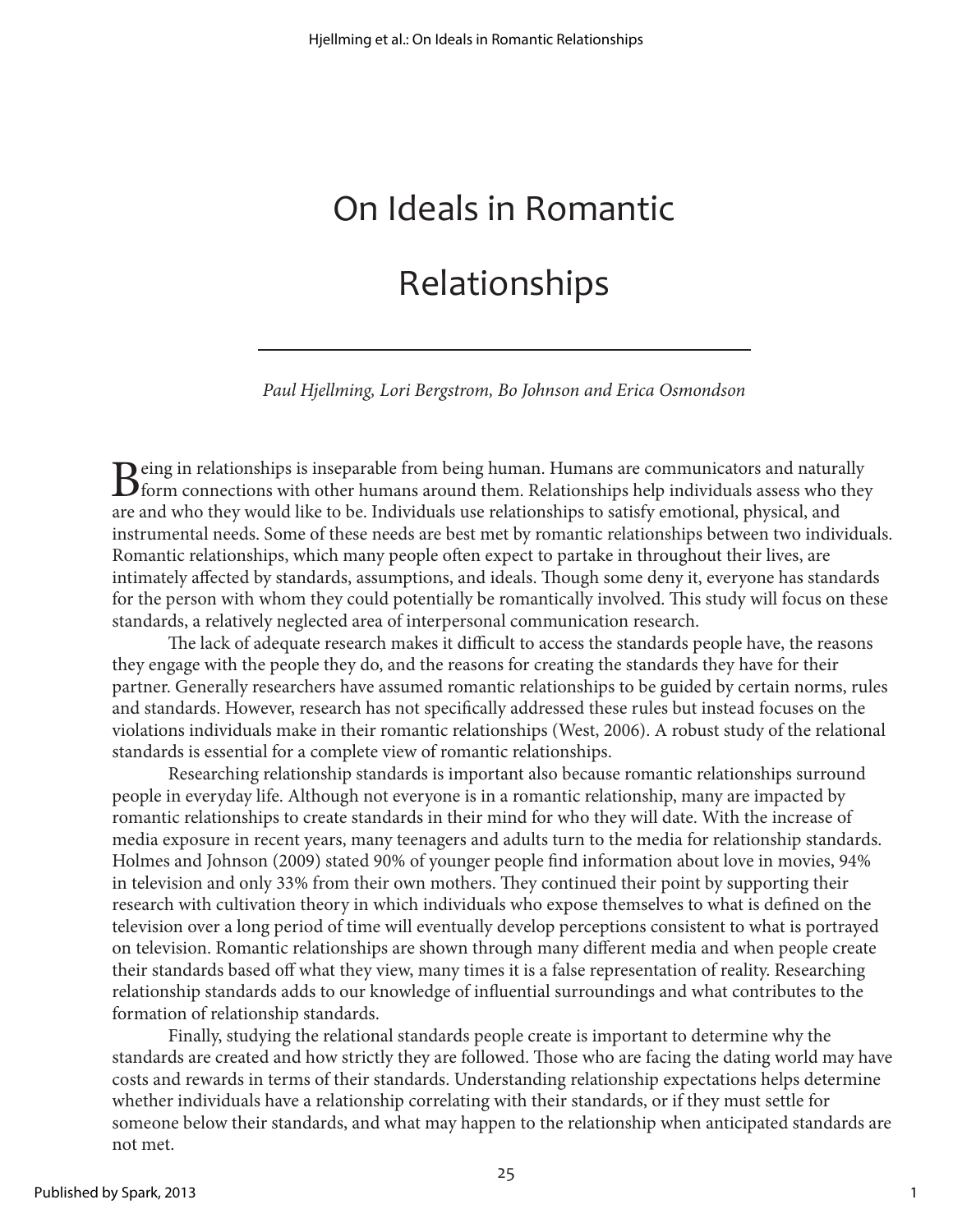This study provides noteworthy research by contributing to an effective understanding of why people choose to be with their significant other. Social exchange theory states that individuals share resources with one another to facilitate our own needs. We share things such as love, knowledge, and other information. This assists in developing closeness within a relationship of any kind. Relating social exchange theory, relationship standards, and comparison levels will surely provide insight into the romantic relationship that we carry on in life. If individuals learn how to balance the standards they already have with the people they date it may prove to be beneficial to the overall health of the relationship.

The juxtaposition of a person's ideal list of traits that he or she seeks in a spouse and the actual characteristics of current romantic interests illuminates the way that a person's self-perception. In the case that a person's comparison level is consistent with their history of dating, this research would provide little value, besides indicating that people want what they think they want. If, however, a person's comparison level is different from their history of dating, then it would be important to understand why this occurs, to what degree, and in what areas. It is possible that people do not realize the traits that attract them to another person until that person is interacting with them.

Because this segment represents a relatively unknown territory in the study of romantic relationships, the research at hand was created to assess the following hypotheses:

 $H_1$ : A significant difference exists between an individual's ideals and his or her actual choice of significant other.

H2 : A significant difference exists between the characteristics desired by males and those desired by females.

#### **Literature Review**

To begin to understand the structural components of relational ideals, related concepts must be explored. The current research will primarily consider ideal characteristics using the lens of social exchange theory and its conceptual tenet of a comparison level. Interpersonal attraction and relational standards are also an important component of an individual's relational ideals, and will be expounded. Social Exchange Theory

Social exchange theory (SET) is an interdisciplinary principle used in the research fields of interpersonal communication and social psychology (West, 2006). Social exchange theory developed in the late 1950s and 1960s with George Homans laying the groundwork, along with Peter Blau, John Thibault and Harold Kelley. Though the theory has changed over time and taken many different forms, the framework laid by these first thinkers has been kept in place through out the years. The assumptions of SET are categorized in two ways: human nature and nature of relationships. Both assumptions also study individuals and the relationship between individuals (Thibault & Kelley, 1959; West & Turner, 2007). In addition, Thibault and Kelley try to explain interaction in dyads and other relational decisions using economic concepts like costs and rewards, the comparison level, comparison level for alternatives, and exchange patterns. Homans considers social exchange theory "the exchange of activity tangible or intangible, and more or less rewarding or costly, between at least two persons" (Cook & Rice, 2006, p. 54). Successful relationships must to be maintained through a process of give and take on both sides. Histories are kept within a relationship, which track each of the actors' costs and rewards. These histories have direct effect on the relationship and how it will be weighed in the matter of closeness and loyalties.

Homans also uses the word "punishment" instead of "reward" for certain situations because actions, or cost, have negative reactions, also known as punishments. For instance, if someone gets a positive reaction from an action they will be more likely to repeat it, rather than an action that receives a negative punishment and is a hindrance to the relationship. It is also possible for a relational action or stimulus that repeatedly receives the same positive reward to gradually become less significant.

Some experts revise social exchange theory in an attempt to streamline it. For example, Chadwick-Jones (1976) uses different terminology, calling the relational processes reinforcement and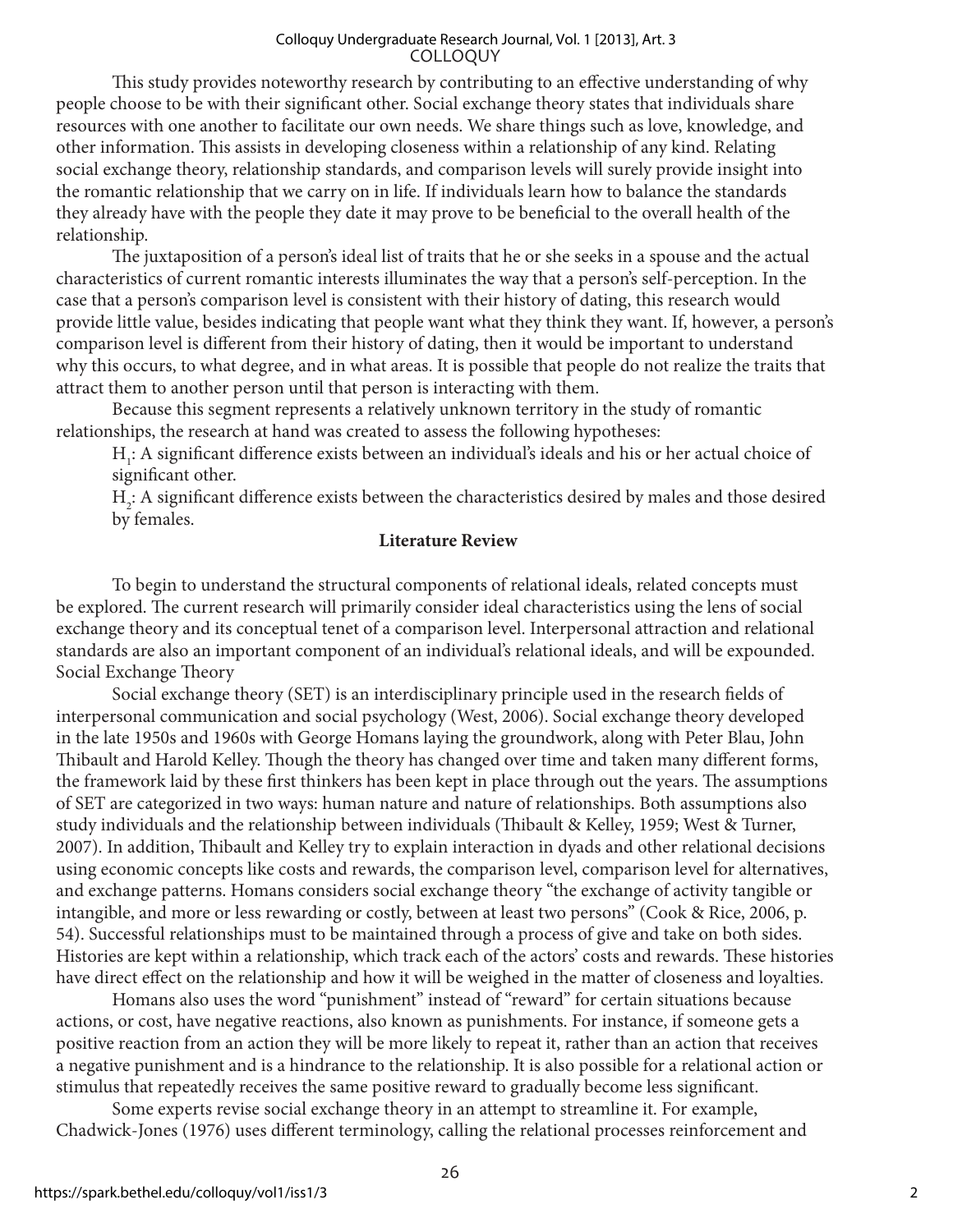exchange. Reinforcement is used to initiate strengthening of the relationship and bring people closer together in a kind of circular motion. If there is positive reinforcement there will be a positive exchange resulting, yet again, in a positive form of reinforcement.

According to SET, individuals must decide who is worth their time, how much time is spent and what will be done within that time, as well as what relationships will give them a greater sense of love, or further a career path. This conversation has come to assume people do things within a relationship to get what they want. People want positive outcomes in their lives and this is one way of trying to make that a reality (Heath, 1976). Another interesting idea mentioned in this text would be that of either voluntary or coerced exchange. Many times, individuals are put into situations where they have to respond a certain way in order to keep the relationship continuing, creating a coerced exchange. Voluntary exchange, however, is the most common and popular, as the need for positive rewards/reinforcement is important for people to be happy and respond in a positive fashion (Heath, 1976).

Costs and rewards are explained as indebtedness within a relationship in the context of SET and have been thought of as an equation by some theorists. Gergen, Greenberg and Willis (1980) state, "The relationship is expressed by the following equation:  $I = B + C$ , where I refers to the magnitude of indebtedness, B refers to the recipient's perception of the quality of the net benefits received, and C refers to the recipient's perception of the quality of the donor's net costs." (p. 6). Yet again, more new terms are resorted to in attempting to explain social exchange cost and reward in the context of a relationship. The reward is weighed differently for each person and for each interaction there are different understandings of rewards and their values (Gergen, Greenberg and Willis, 1980). If the reward is great to receive, then the cost of giving it will be high, making the trade even in a sense. Everyone has to evaluate systems of costs and rewards to determine what is important to them and what their needs are within a relationship. Once these needs are realized, action can be taken to make sure they are accomplished.

Rewards must outweigh the costs in order for a relationship to properly function. If a relationship starts out with more costs than rewards, without eventually shifting into something healthier, there may be a problem. Relationships shift according to who is in them and what the expectations are within the relationship.

Costs and rewards. When evaluating the outcome of costs and rewards, and how that outcome makes an individual feel, the concepts of SET can be applied and comparison levels are introduced for further explanation. Understanding the worth of costs and rewards in relationships help in the explanation and understanding of SET's concepts of comparison level and comparison level for alternatives, as well as exchange patterns.First, the comparison level (CL) is described as the threshold in which an outcome of a relationship seems attractive or satisfactory (Thibault & Kelley, 1959; Griffin, 1994). Comparison level is a standard that individuals will use in contrast with their outcomes from the costs and rewards. The CL can also be determined by what an individual believes he or she deserves (West, 2006). A second standard is the comparison level for alternatives  $CL_{ab}$ , which Thibault and Kelley defined as the lowest level or standard someone will accept. Each outcome is weighted by its salience, or the strength of instigation (West, 2006). The alternatives are the different options an individual has, such as being in a different relationship or no relationship at all. Although the  $CL_{at}$  may be satisfying, it may not be the most attractive or stable after considering other alternatives (West, 2006). The levels of satisfaction and expectation will vary between different people and different relationships, making it important to understand that satisfaction is a product of an interaction within a person's relationship expectations (Sabatelli, 1988). Whether members decide to stay in the relationship because their expectations are met or leave because their expectations are not met depends on the CL and CL<sub>alt</sub> in comparison to the outcome.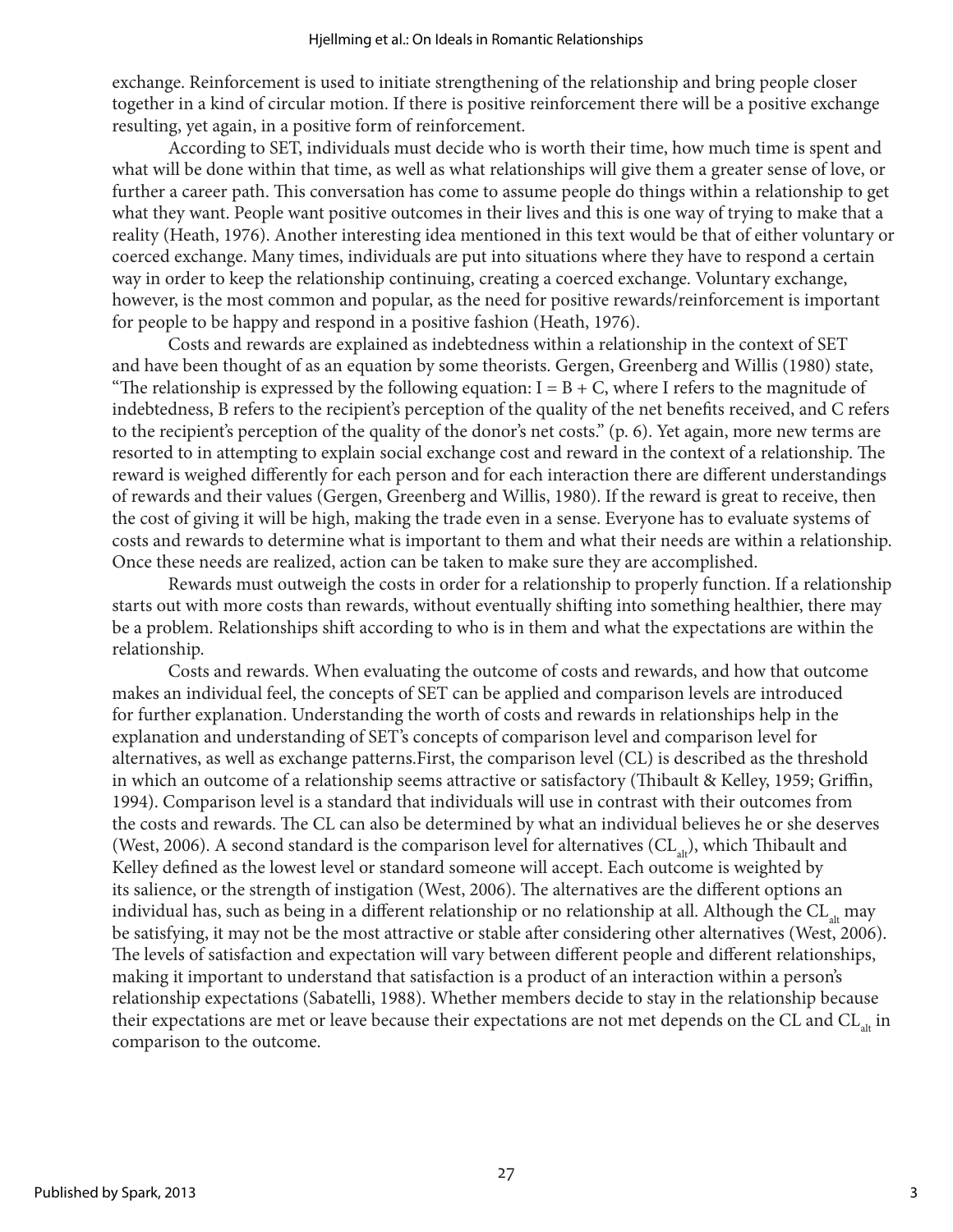| RELATIVE VALUE OF THE<br>OUTCOME, CL AND CL <sub>alt</sub> | <b>STATE OF THE</b><br><b>RELATIONSHIP</b> |  |  |  |
|------------------------------------------------------------|--------------------------------------------|--|--|--|
| Outcome > $CL$ > $CL$                                      | Satisfying and stable                      |  |  |  |
| $Outcome > CL$ <sub>alt</sub> > CL                         | Satisfying and stable                      |  |  |  |
| CL <sub>alt</sub> > CL > Outcome                           | Unsatisfying and unstable                  |  |  |  |
| CL <sub>alt</sub> > Outcome > CL                           | Satisfying and unstable                    |  |  |  |
| $CL > CL$ <sub>alt</sub> > Outcome                         | Unsatisfying and unstable                  |  |  |  |
| $CL > Outcome > CL$ <sub>alt</sub>                         | Unsatisfying and unstable                  |  |  |  |

Table 1

Note: This table was adapted from Roloff, 1981.

Roloff 's (1981) "Interpersonal Communication: The Social Exchange Approach" as explained by West & Turner (2007) clarifies this. As shown in Table 1, if the worth of an outcome is greater than the CL and  $CL_{ab}$ , the relationship is satisfying and stable and its members are less likely to leave. If the alternative is greater than the CL or outcome, the relationship is unstable and the member may leave in search of other options depending on their satisfaction with the current situation. When the CL is higher than both the outcome and  $CL_{ab}$ , the relationship is both unsatisfying and unstable, and the member will most likely leave the relationship. Some members in a relationship may stay although it can be unsatisfying if the alternatives are also unavailable and unsatisfying (Thibault & Kelley, 1959). After learning about the CL, CL<sub>alt</sub> and worth of outcomes, Thibault and Kelley claimed the formation of relationships depends on the possible outcomes of the interaction, the exploration of alternatives, and if the mutually experienced outcomes are above the  $CL$ <sub>at</sub> for both members.

Exchange patterns. Thibault and Kelley's research on the exchange patterns in SET correlate with their assumptions about human nature and humans being rational beings (West & Turner, 2007). Within exchange patterns, there are three concepts of behavior, power and matrices. Members of the interaction will behave in such ways to achieve a desired goal. The interdependence between partners leads to another concept of power: the control one has over another. Lawler and Thye (1999) stated that individuals feel secure when their power is either directly or indirectly increased due to a reduction of someone else's power. Such power causes different emotions to arise (e.g. higher power tends to lead to positive emotions). There are two types of power: fate control and behavior control. Thibault and Kelley (1959) described fate control thus: If A varies his or her behavior, A can affect B's outcome regardless of what B's behavior is. Therefore, A has fate over B. The other type of power, behavior control, occurs when person A varies their behavior to vary person B's behavior. Consequently, person A has control over person B. Individuals develop such behavioral patterns to manage differences in power and costs.

In summary, social exchange theory is a complex theory seeking to explore the interaction between individuals in relationships. Many interrelated factors—such as costs, rewards, comparison levels and alternatives, the outcome of the relationship, and behavioral patterns—support Thibault and Kelley's theory. SET provides one with a better knowledge about satisfaction and dissatisfaction, as well as the contributing concepts, within a relationship.

Relationship standards, preferences and alternatives

Though every person has standards they use to evaluate potential partners, these standards differ from person to person. Eastwick, Finkel, and Eagly (2011) state, "people differ in the extent to which various characteristics are important to them in an ideal romantic partner" (p. 1012). This shows that not everyone will want the same type of person in a romantic relationship. What one person sees as a positive characteristic may be seen as a negative one by another. Ideal-perception consistency refers to whether one's ideal partner preferences and the trait one perceives in a romantic partner match (Eastwick et al. 2011).

Eastwick et al. (2011) study was conducted to determine the contexts in which these ideal partner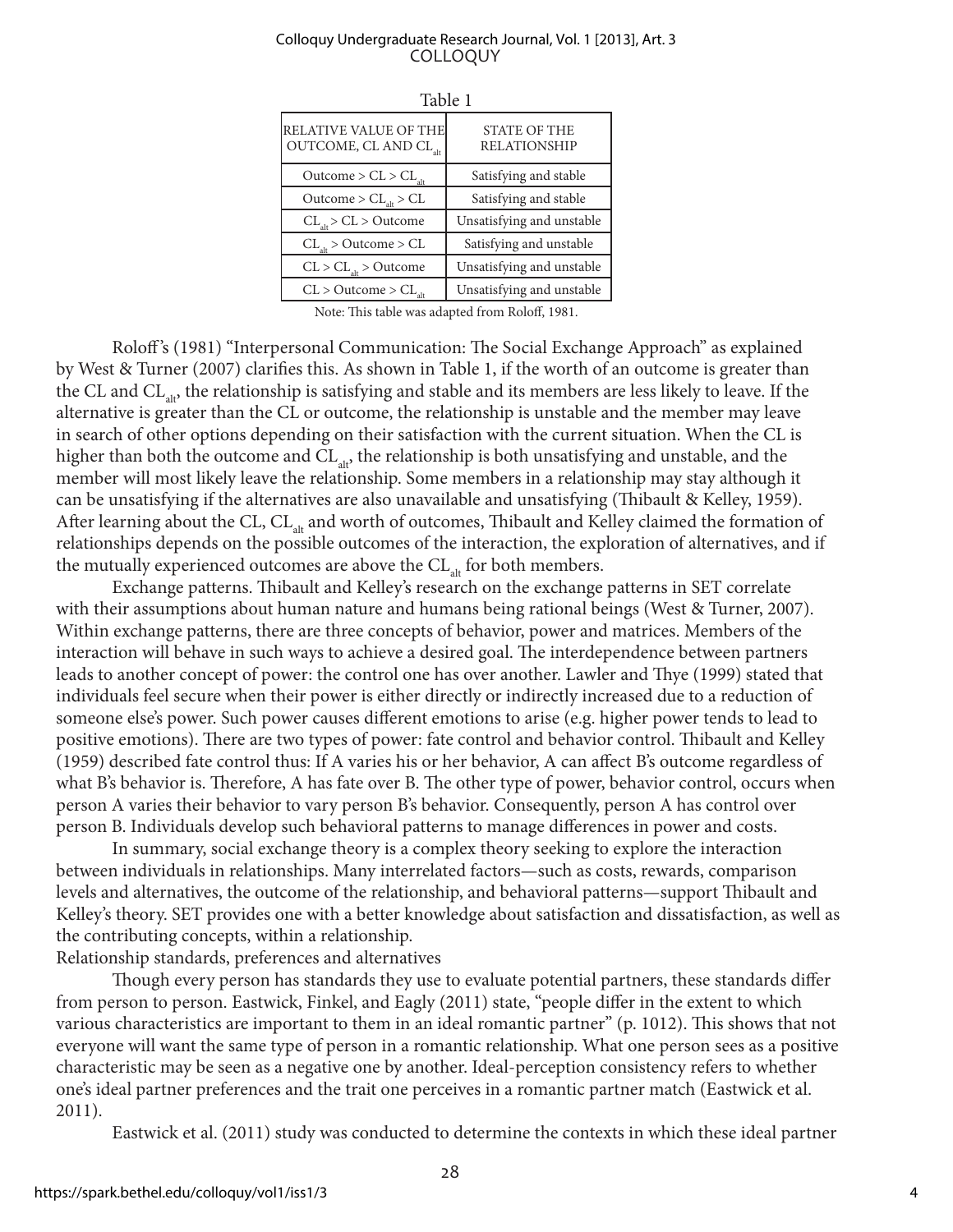preferences work in the context of romantic initiation. To measure this, two attraction experiments were conducted. The first experiment measured a participant's romantic reaction to a potential romantic partner's written profile. The second examined a live interaction and the romantic interest that followed. The results from the written profile found that an individual expressed more interest in the person if they had similar ideal preferences. The live interaction supplied some interesting results. When the individuals interacted together the matching of ideals did not have an effect on the romantic interest. The participants were reinterpreting the meaning of these traits when they met the other person, but on paper this was not a feasible solution (Eastwick et al. 2011).

The overall findings on this study suggest that having similar ideals and traits become less important in actual interactions. When an individual reads a dating profile online or hears from a secondary source, these ideal partner preferences are much more relevant. When physical interaction begins, such as on a date, the need for the ideals become less crucial to the romantic interest. Having a set of standards is not necessarily a bad thing, but it seems to be less important when a relationship is actually beginning with another individual. The list of requirements that we have for our perspective partners may not be as important as previously thought.

Social exchange theory states that interactions can be viewed as the sharing of resources. These resources range from money, to love, to services, to information. Interacting can also be seen as negotiating the exchange of resources (Littlejohn & Foss, 2009). With this in mind it seems that individuals who are expecting more resources out of a relationship may function differently than those who expect less resources.

Finkel, Molden, Johnson, and Eastwick (2009) found that, "individuals who are more broadly oriented toward eagerly pursuing gains (promotion-focused individuals) generally attend more closely to romantic alternatives, evaluate them more positively, and pursue them more vigorously than do individuals who are broadly oriented toward vigilantly protecting against losses (prevention focused individuals)" (p. 320). Romantic alternatives refer to both substitutes for a particular romantic partner and the romantic possibilities of singles. Research has found an individual's perception of romantic alternatives greatly influence the outcomes of that particular relationship (Finkel et al. 2009).

When a person is not content within a relationship they will look for alternatives (e.g. singleness or a new partner). This manner of thinking unavoidably leads to the detriment of the current relationship. We cannot have everything we want in a partner. Rusbult, Onizuka & Lipkus (1993) illustrate this point by stating, "the odds are good that the match between actual and ideal involvement frequently is less than perfect" (p. 494). There will never be someone that lives up to each and every relationship standard. We must set aside some of these expectations and relational ideals to have a successful relationship with another.

There has not been an abundance of research done on this topic. Simpson, Fletcher, and Campbell (2003) point out that "very little research has examined either the content of partner and relationship ideals or the process by which such standards might influence the happiness and stability of romantic relationships" (p. 89). It is difficult to discover these facts because individuals internalize most of this information. They certainly do not tell their significant other about their relational ideals due to the damaging effect it could have on the relationship. Relationships can contain "hidden others," which are real or ideal people who affect the relationship (Simpson et al. 2003). Among such "hidden others" would be the ideal image of what an individual wants their romantic partner to be, which is sometimes based on an actual person outside the relationship. Not much is known about how exactly this affects the relationship, but it most certainly could have negative long-term repercussions.

Past research does support the theory that individuals evaluate current relationships in two different ways. First they look at whether or not they are receiving the benefits that they "deserve" from the current relationship. The second they determine the degree to which the current relationship exceeds the outcome of best alternative partner (Simpson et al. 2003). These examinations are known as comparison levels. This is how we evaluate current relationships to ensure that it is the best path for our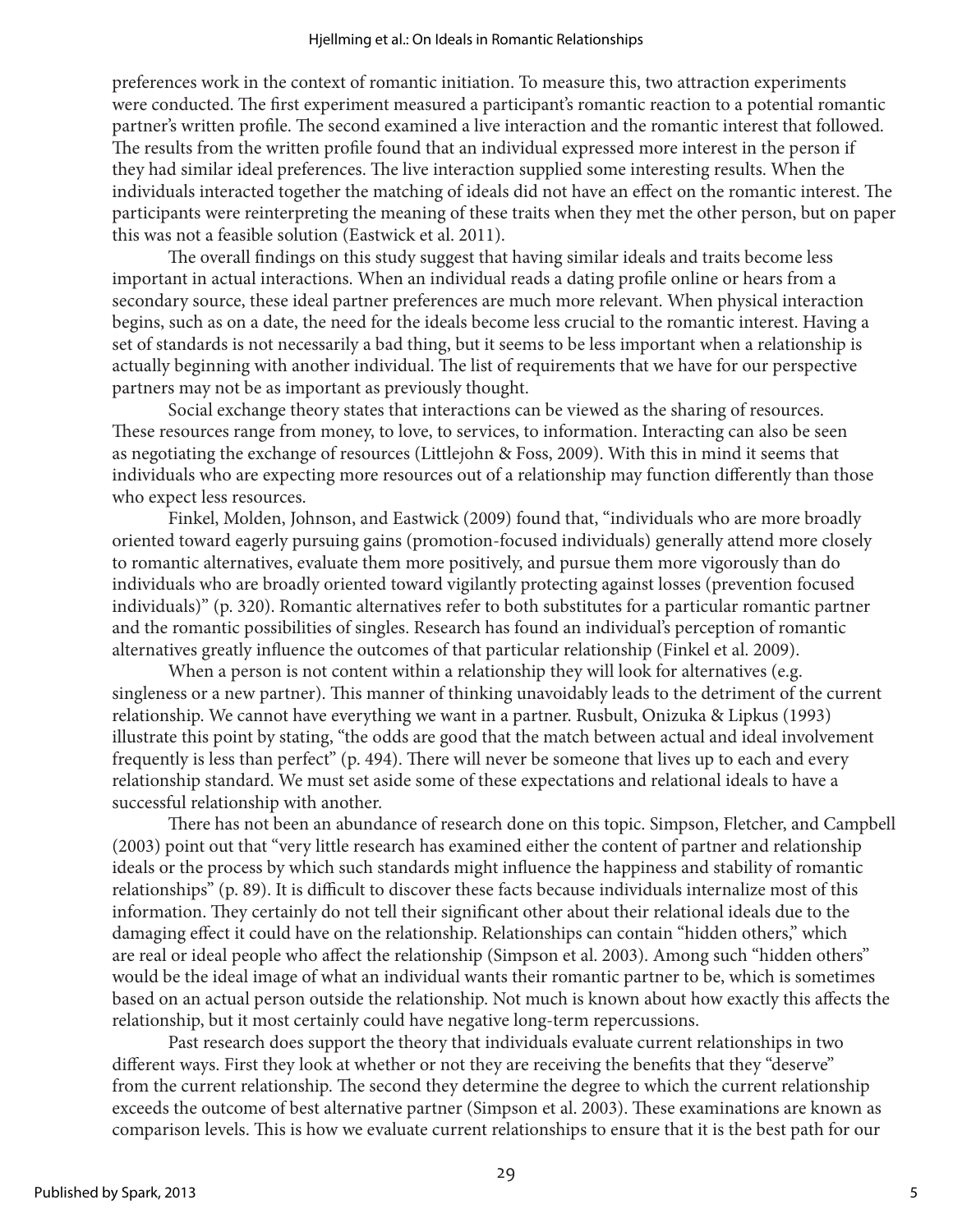happiness.

Relationship ideals are something that each individual has. These ideals serve two primary functions: evaluative and regulatory. If the ideals are consistent with the actual relationship then the outlook of the relationship tends to be more positive. The ideals are the basis of evaluating and regulating or controlling what goes on within the relationship. A study conducted by Fletcher, Simpson, Thomas, and Giles (1991) examined common ideals of a relationship and a partner. They found that ideal partner qualities consisted of warmth-trustworthiness, vitality-attractiveness, and status-resources. The traits of an ideal relationship were discovered to be intimacy-loyalty, and passion. The study found that the higher consistency that existed between these relationship and partner ideals the more positive the current relationship was evaluated (Fletcher et al. 1999).

#### Interpersonal Attraction

Another significant factor in this study is that of interpersonal attraction. Unfortunately, this phenomenon is complicated, if not nearly impossible to distinguish. Not only are there many facets and aspects to interpersonal attraction, but observation and quantification is often marred by self-reporting bias.

The first and perhaps most subconscious understanding of attraction comes from an evolutionary standpoint, that is that humans are attracted to other humans who have the most ideal reproductive qualities. Reproductive reasons for attraction almost always exist as physical features of a person. Symmetrical physical bodies are perceived as more attractive (Møller, 1997; Møller & Thornhill, 1997; Trivers, Manning, Thornhill, Singh, & McGuire, 1999). Faces that are more symmetrical are also judged as more attractive (Grammer & Thornhill, 1994; Mealy, Bridgestock, & Townsend, 1999). Youthful faces are seen as more attractive (Cunningham, Barbee, & Pike, 1990; Jones, 1995). Traits that are average and not notable are also found attractive (Koeslag & Koeslag, 1994, Langlois, Roggmen, & Musselman, 1994). From this viewpoint one can attribute the certain attractions to universal human processes.

A second understanding of attraction is the cognitivist approach or information processing theory. Information processing states that humans are attracted to other humans primarily because of what they know about the other person (Ajzen, 1977). Within information processing, two distinct viewpoints exist: the mechanistic approach and the constructive approach (Ajzen, 1977). The former holds that attraction is based on single pieces of information known about the other, while the latter adds that attraction is also influenced by one's interpretation of the information known about the other as a whole (Ajzen, 1977).

Perhaps the most influential classes of theory in the study of interpersonal attraction are exchange theories such as Stimulus-Value-Role Theory and Social Exchange Theory. Stimulus-Value-Role theory expands further on this groundwork of social exchange by adding a relational stage model (Murstein, 1977). The initial stage of a relationship is stimulus, in which the two individuals are attracted to parts of the other's person or character (Murstein, 1977). The relationship then moves into the value stage, in which social exchanges play out most prominently and individuals investigate whether or not the relationship is worth pursuing further (Murstein, 1977). Finally the role stage of the relationship occurs when relational norms have solidified and the individuals relate based on the roles that they expect each other to play (Murstein, 1977).

#### **Methods**

### *Participants*

Participants in our study consisted of 212 undergraduate students at a Midwestern university. Individuals were selected as part of a random sample of 800 undergraduate students at the university. The participants were composed of 67 (31%) males and 147 (69%) females. The vast majority of respondents identified themselves as White/Caucasian (94%); 1% identified themselves as African American, 2% as Asian, and 3% as Other. Less than one percent of participants identified themselves as Hispanic. The median age of respondents was 20 years old. Seventy five respondents (35%) identified as Protestant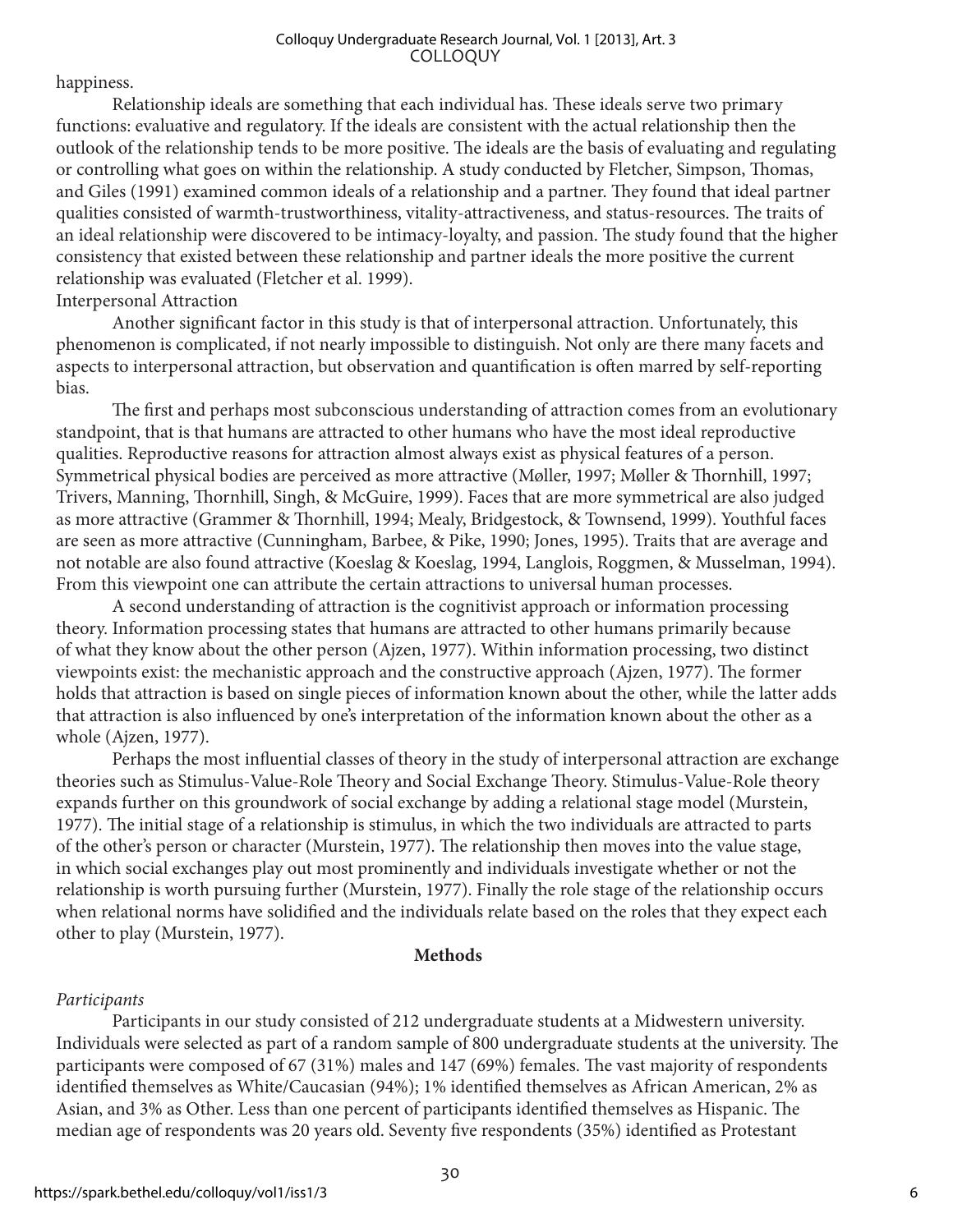Christian, 15 (7%) as Catholic Christian, 101 (47%) as Evangelical Christian, 2 (<1%) as Atheist/ Agnostic/Unsure, and 21 (10%) Other. 33 respondents (15%) identified as a freshman by credits, 58 (27%) as a sophomore, 51 (24%) as a junior, 67 (31%) as a senior, and 4 respondents (2%) choosing Other.

#### *Procedure*

Participants were asked to complete a survey that inquired about their ideals in romantic relationships and their actual significant others from one to two previous relationships (if applicable) in the past four years. The survey was distributed by email and individuals who wished to participate were directed to the survey by clicking a hyperlink. A large portion of the survey was based on a list of characteristics that are attractive to individuals in a potential partner and was taken from Fletcher et al. (1999). This instrument will be referred to as the Ideal Partner Scale or IPS. The full list of the 50 characteristics is available in Appendix A. "Good relationship with family" was added to account for the potential desire for partners to have strong familial connections. The IPS attempts to cover a wide range of attractive characteristics in potential partners that fall into three sub-scores: warmth-trustworthiness, vitality-attractiveness and status-resources (Fletcher et al. 1999). These sub-scores were later used to assess the results of the study.

Participants were first asked to indicate how important a series of 50 characteristics were to them in an ideal relationship. Individuals responded on a Likert–type scale with response options ranging from "Not important at all" to "Extremely important." Participants were then asked to indicate how well the same list of characteristics described their significant others in past relationships. Individuals who had been in two relationships were presented with the list two times, with "Relationship 1" signifying the most recent relationship and "Relationship 2" signifying a prior relationship. Participants were also asked to indicate how long their relationships lasted and how the current state of their relationships could be described in an attempt to account for individuals judging relationships that ended in a poorer light than when these relationships began.

#### **Results**

To assess whether a significant difference existed between ideal significant others and actual significant others  $(H_1)$  in respondents' most recent relationship, a paired samples t test was run. A significant difference existed between scores for warmth-trustworthiness, vitality-attractiveness and status-resources. The mean for warmth-trustworthiness was significantly higher for the ideal significant other (M = 98.30, SD = 7.90) than the most recent real relationship (M = 93.93, SD = 14.43), t(151) = 3.74, p < .01. The mean for vitality-attractiveness was significantly lower for the ideal significant other (M  $= 68.59, SD = 6.60$ ) than the most recent real relationship (M = 70.77, SD = 10.45), t(151) = -2.44, p = .016. The mean for status-resources was significantly lower for the ideal significant other ( $M = 30.89$ , SD  $= 4.80$ ) than the most recent real relationship (M = 34.90, SD = 4.97), t(151) = -8.33, p < .01.

|                                                  | Sex    | Mean    | SD.     |
|--------------------------------------------------|--------|---------|---------|
| l Ideal Warmth-<br>Trustworthiness Sub-<br>Score | Male   | 95.3731 | 7.14956 |
|                                                  | Female | 99.6122 | 7.80362 |
| Ideal Vitality-<br>Attractiveness Sub-Score      | Male   | 68.4627 | 6.53273 |
|                                                  | Female | 68.1088 | 7.16262 |
| l Ideal Status-Resources<br>Sub-Score            | Male   | 29.6716 | 4.60365 |
|                                                  | Female | 31.4490 | 4.92712 |

| ٠<br>o m<br>×<br>×<br>۰, |  |
|--------------------------|--|
|--------------------------|--|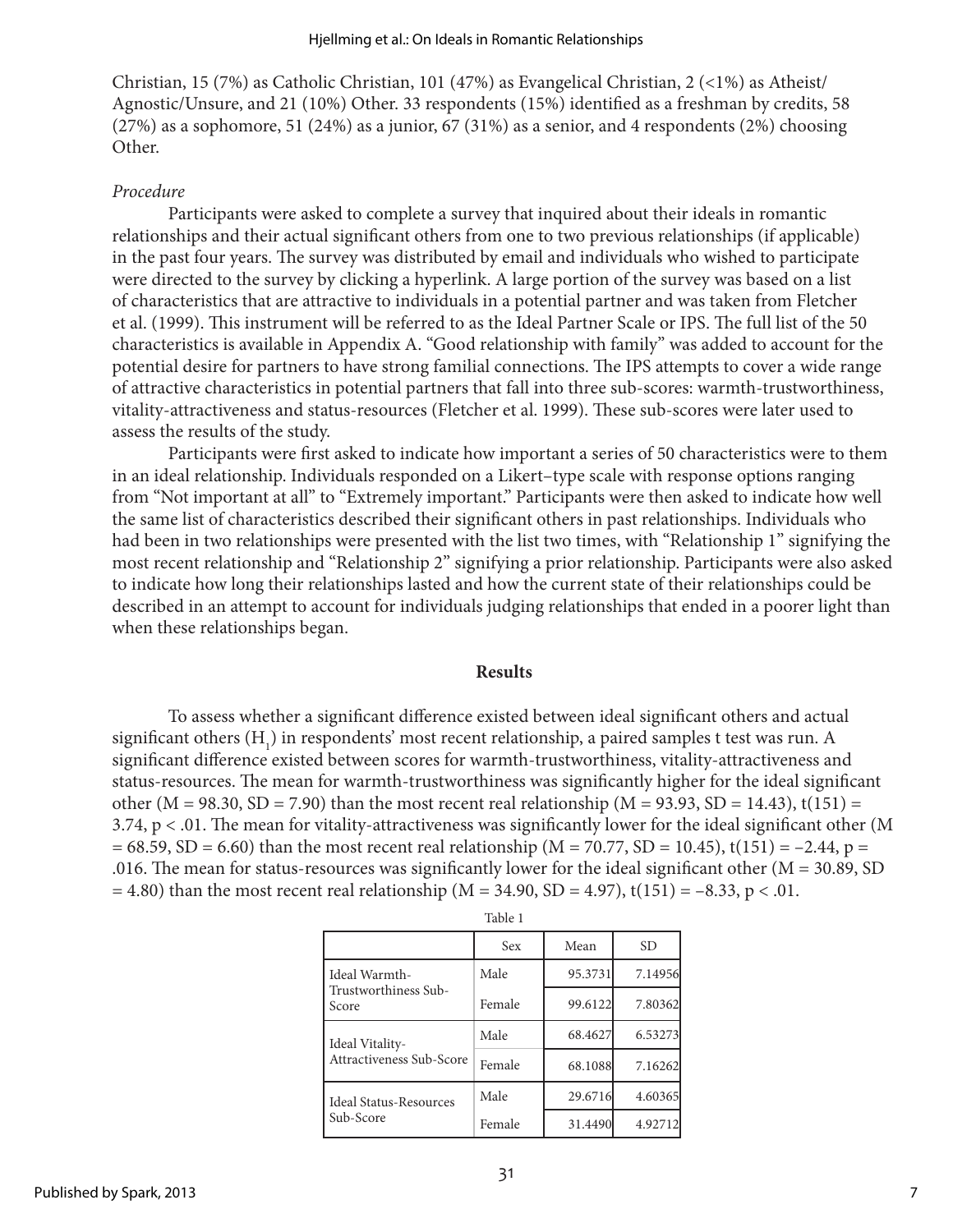An independent-samples t test was conducted to evaluate the difference in conceptualizations of ideal significant others between males and females. The difference between males and females was significant for partner warmth-trustworthiness,  $t(212) = -3.781$ ,  $p < .01$ , and partner status-resources,  $t(212) = -2.497$ , p = .013, but not for partner vitality-attractiveness,  $t(212) = 0.344$ , p = .731. Table 1 details the means and standard deviations for the three sub-scores of ideal partners for both males and females. Table 2



To assess the differences in specific characteristics of ideal significant others for males and females (H2), an independent samples t test was run. The means, standard deviations and test data for all characteristics can be found in Appendix B. Table 2 details the characteristics that were significantly more important for either gender. For example, "nice body" was significantly more important for males than for females.In order to assess the possibility of a relationship between current relational satisfaction and the three sub-scores given by respondents for each of their real relationships, a bivariate correlation was run. The relationships for each of the three sub-scores were significant and are detailed in Tables 3 and 4. Table 3 details the data for relationship 1, the most recent, and Table 4 details the data for relationship 2, the former. The test indicates that there is, for both significant others, a moderate to strong relationship between current relational satisfaction and the scores given.

| Table 3                                                        |                   |                            |  |  |  |
|----------------------------------------------------------------|-------------------|----------------------------|--|--|--|
|                                                                |                   | Relational<br>satisfaction |  |  |  |
| Warmth-                                                        | Correlation       | $.705*$                    |  |  |  |
| Trustworthiness                                                | Sig. (2-tailed)   | 0.000                      |  |  |  |
| (Relationship #1)                                              | N                 | 152                        |  |  |  |
| Vitality-                                                      | Correlation       | .566*                      |  |  |  |
| Attractiveness                                                 | $Sig. (2-tailed)$ | 0.000                      |  |  |  |
| (Relationship #1)                                              | N                 | 152                        |  |  |  |
| Status-Resources                                               | Correlation       | 312                        |  |  |  |
| (Relationship #1)                                              | Sig. (2-tailed)   | 0.000                      |  |  |  |
|                                                                | N                 | 152                        |  |  |  |
| **. Correlation is significant at the 0.01 level<br>2-tailed). |                   |                            |  |  |  |

| Table 4                                                       |                   |                            |  |  |  |
|---------------------------------------------------------------|-------------------|----------------------------|--|--|--|
|                                                               |                   | Relational<br>satisfaction |  |  |  |
| Warmth-                                                       | Correlation       | $.548**$                   |  |  |  |
| Trustworthiness                                               | $Sig. (2-tailed)$ |                            |  |  |  |
| (Relationship #2)                                             | N                 | 55                         |  |  |  |
| Vitality-                                                     | Correlation       | $.379**$                   |  |  |  |
| Attractiveness<br>(Relationship #2)                           | $Sig. (2-tailed)$ | 0.004                      |  |  |  |
|                                                               | N                 | 55                         |  |  |  |
| <b>Status-Resources</b>                                       | Correlation       | .296*                      |  |  |  |
| (Relationship #2)                                             | Sig. (2-tailed)   | 0.028                      |  |  |  |
|                                                               | N                 | 55                         |  |  |  |
| *. Correlation is significant at the 0.01 level<br>2-tailed). |                   |                            |  |  |  |
|                                                               |                   |                            |  |  |  |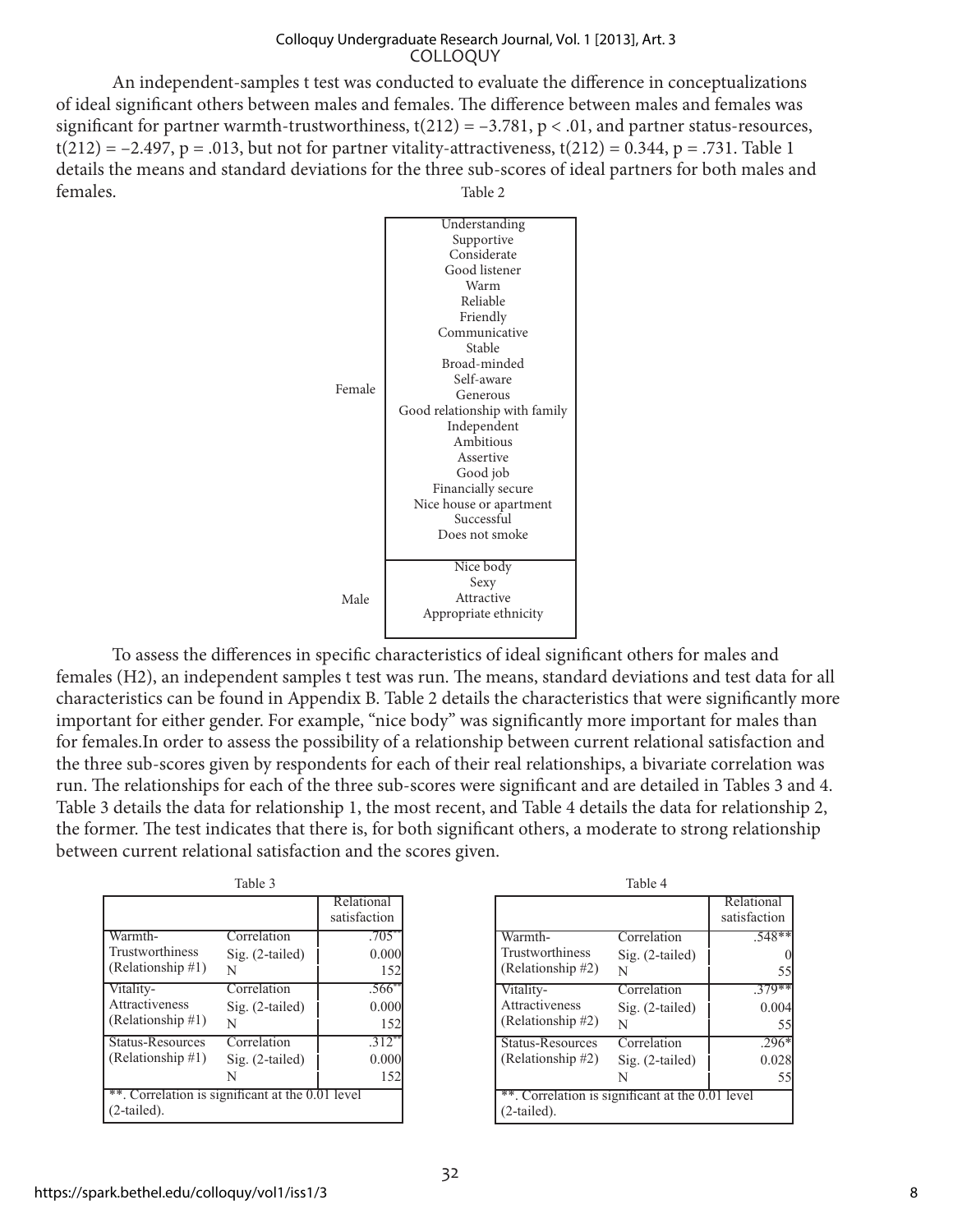#### **Discussion**

#### *Disparity Between Ideals and Actual Relationships*

The most important and indicative result of the research is that respondents indicated that the characteristics of the Ideal Partner Scale (Fletcher et al. 1999) were different from the levels of those characteristics in their actual significant others. It is important to note in which sub-scores and in which direction. For warmth-trustworthiness the ideal scores were significantly higher than either of the actual relationship scores, meaning that the respondents had higher standards in mind than their partners actually lived up to. The disparity in this result indicates strikingly that recent actual relationships do not live up to the standards that most people have in the category of warmth-trustworthiness. Individuals engaged in relationships that do not adhere to the standards they have for their relationships.

In regards to vitality-attractiveness, the two actual relationships differed. For the more recent actual relationship, vitality-attractiveness scores were significantly lower than the ideals values supplied by participants, but for the former relationship, scores were significantly higher. There are two possible explanations for this. The first is that of the respondents, the number that had two relationships in the previous four years was notably lower than those that were only involved in one relationship. Thus the sample size for the former relationships was much fewer than that of the more recent or current relationship. Because of this, it is possible the scores for the former relationships are not an accurate view of individuals with two or more relationships. A second explanation relates to the age and life station of the participants. Since most were undergraduates at a university, respondents may have been referring to relationships from their high school days, bringing their total number of relationships over the previous four years up to two or more. Though relationships in teenage years may be indicative of the types of people one would be attracted to in adulthood, it is likely that romantic tastes adjust as an individual matures throughout the four years following high school. Thus the scores given to the former relationships may have differed from the most recent relationships because individuals' tastes have evolved into a more accurate picture of the types of people they will find attractive throughout adult life.

The sub-score of status-resources remains consistent between both subsets of relational data; individuals rated their actual relationships higher than the ideal significant other. This is easy to explain. Status-resources are not as important to individuals as the other two sub-scores. The mean value for the status resource sub-score is significantly lower than the value for both warmth-trustworthiness and vitality-attractiveness, meaning that characteristics like "appropriate ethnicity," "nice house/apartment" and "successful" are less consciously important to respondents than "warm," "affectionate" and "understanding.". In other words, people find intrinsic characteristics more important than extrinsic ones. This is especially true at a private university with strong religious connections like the one at which the study was conducted.

### *Gender Differences*

Secondary findings of the research were the difference between genders in ideal conceptions of significant others and the differences between those ideals and real relationships. For both the ideals of warmth-trustworthiness and status-resources, females indicated significantly higher scores than men. For vitality-attractiveness, the difference between males and females was not significant. As for ideal and real relationships, the only significant difference was between the ideals and the most recent real relationship for status-resources. Notable are the differences in each gender's unique choice of specific characteristics. Figure 1 details the traits which females considered more important than males, and vice versa. Every trait that is more important to males is a physical characteristic, while females indicate more intrinsic, emotional characteristics, suggesting that while females look to a significant other for support and comfort, males look to a significant other for sexual needs.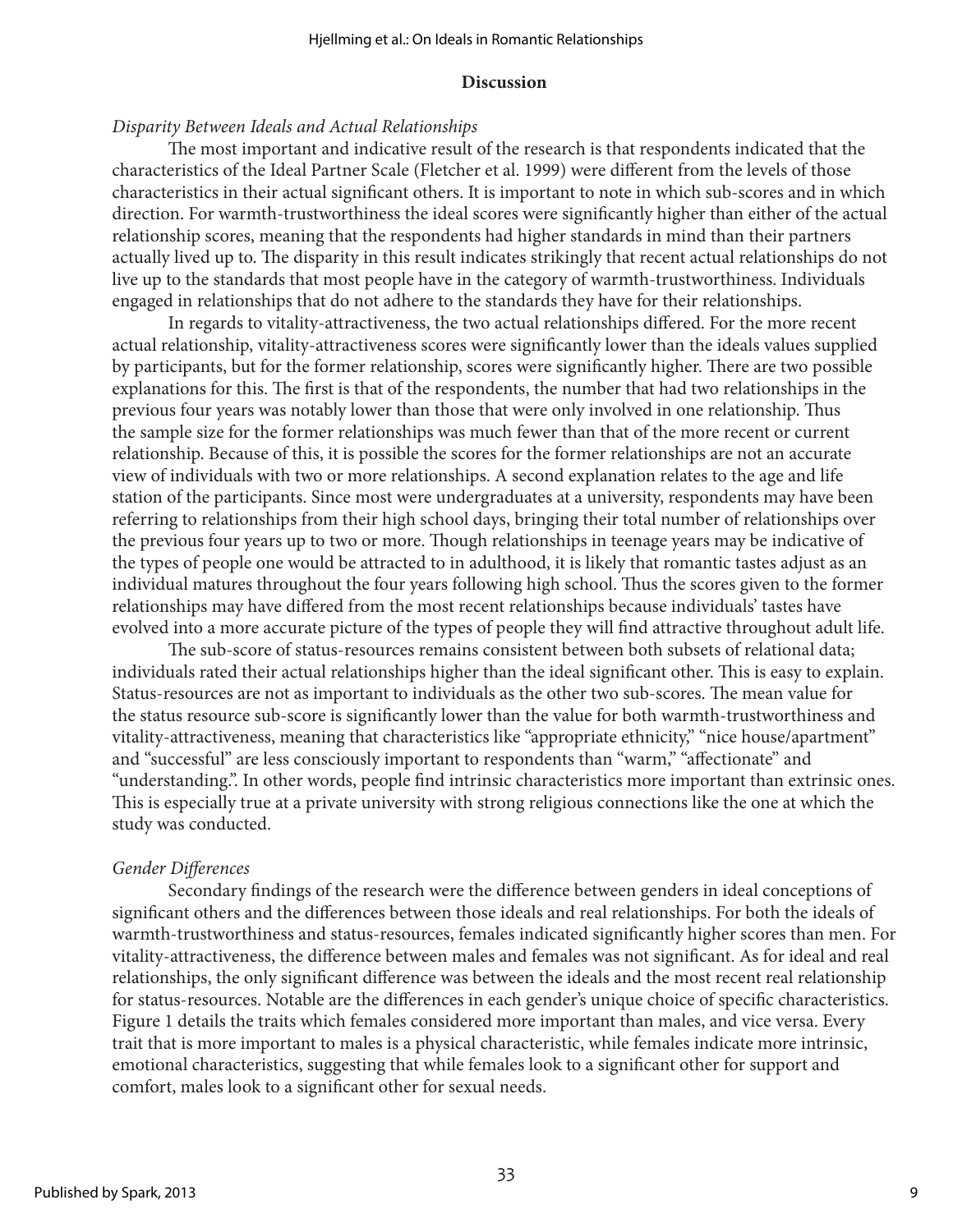#### *Current Relational Satisfaction*

To assess the potential effects of a bad dissolution of a recent relationship on the scores given respondents were asked to indicate their current satisfaction with the relationship after giving their scores for the IPS characteristics. The results of the bivariate correlation indicate that for both real relationships, the rating of the current relational satisfaction predicted the scores of warmth-trustworthiness, vitalityattractiveness and status-resources. Perhaps individuals who currently are dissatisfied with their relationships, possibly because of a bad breakup, are significantly biased in reporting the characteristics of their former significant other. This has a grain of truth to it, for anyone assessing the other partner in a dyad will likely be at least marginally biased depending on current satisfaction in the relationship. Negative feelings are strong psychological factors and their potential to affect the results of this study cannot be overlooked.

It is also possible, however, that significant others who receive higher scores on the IPS are more likely to conduct relationships in a way that makes being a part of the dyad or the end of the relationship satisfying for the other participant. For example, individuals who are "considerate," "understanding," "honest," and "reliable" will probably end relationships in positive ways for the other person, leaving a positive view of the partner after the split. Similarly, it is likely that individuals who have a good job do not have as satisfying relationships as individuals who are trustworthy. Support for this comes from the moderately strong correlation between relational satisfaction and warmth-trustworthiness scores, as opposed to the only slightly positive correlation between relational satisfaction and statusresources scores. The high amount of satisfaction in the most recent relationships also indicates that this explanation is valuable since there are few respondents who are belligerently maligning their former relationships. Even if respondents are biased towards providing a more positive view of their significant others than is true, the difference between ideals and real relationships still remains significant.

The results indicate that while the difference between individuals' ideals for significant others and the attributes of their actual significant others  $(H_1)$ , the only area in which the ideals are higher than the real scores is the characteristic of warmth-trustworthiness. Also worthy of note is the disparity between male and female ideals for relationships  $(H_2)$  and the strong positive correlation between relational satisfaction and the score of ideal characteristics.

### *Limitations*

The most prominent limitation of the current study is that individuals reported subjectively about their own ideals and real significant others. A more robust design might have included a survey that was sent to a respondent's significant other in an attempt to obtain a more accurate understanding of the significant other's characteristics. Being able to better assess the significant other's actual—not just perceived—characteristics would have allowed for a more complete comparison with the individual's ideal characteristics.

Another limitation is the population sampled for the survey. Though undergraduate students are adults and have a good conception of what they look for in a potential significant other, the process of creating and discovering identity and desires is still occurring during this time and respondents may not have accurately indicated their desires or know what their desires will be in several years. Conducting a survey with single people in their 30s might yield different results.

The religiosity of respondents may have also limited the results. Since the survey was conducted at a private university, the values associated with religious belief may have been reflected disproportionately in the results. Religious individuals tend to shy away from portraying themselves or appraising one person over another for extrinsic reasons. Perhaps this is why the sub-score for status-resources is significantly lower than the score for warmth-trustworthiness.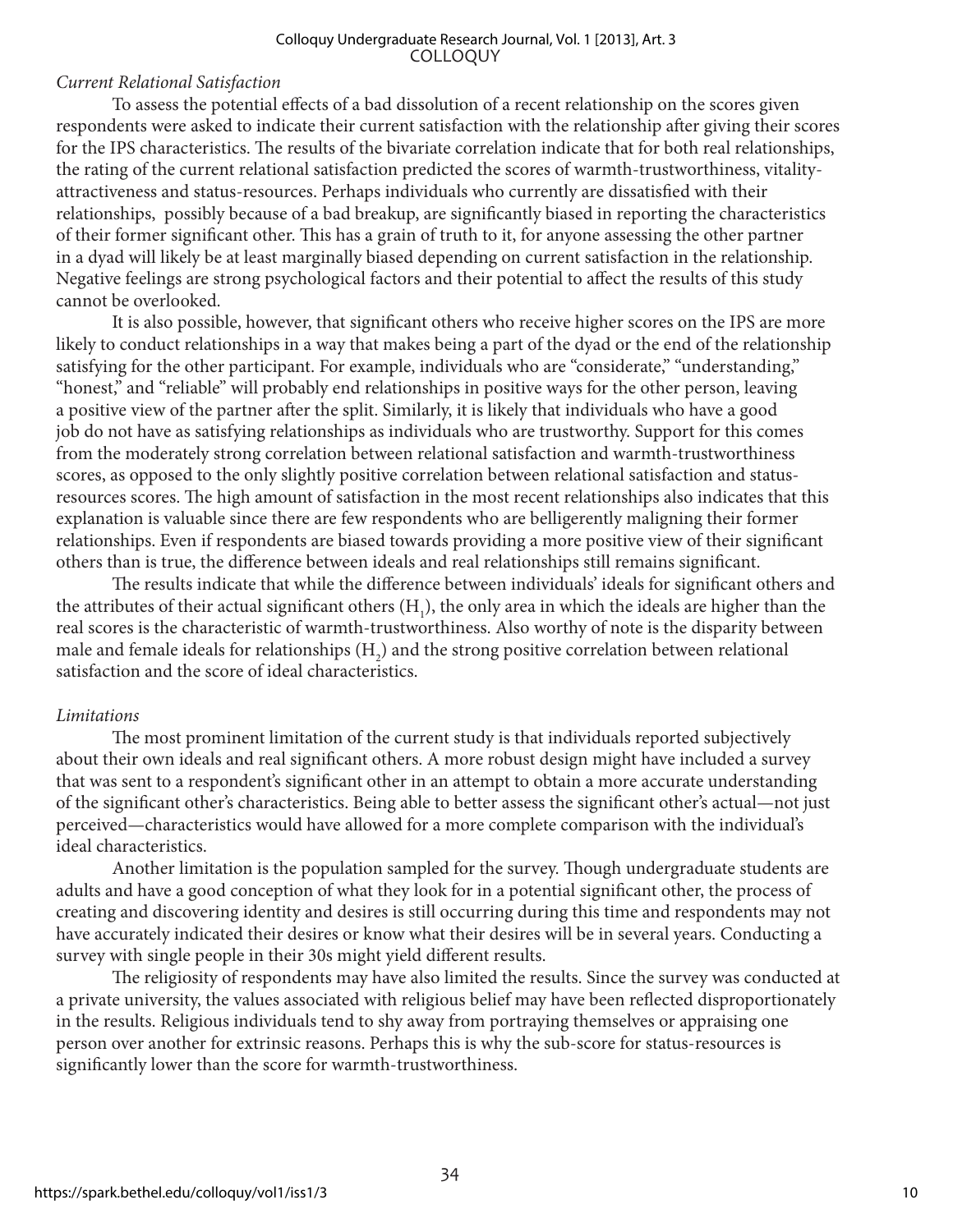### *Future Research*

One interesting avenue for potential future research would explore the disparity between genders in the ideal characteristics, as well as the reasoning behind the differences and related concepts. Research investigating this area may eventually overlap with developing research about gender and sex roles, but the implications for this research are interesting nonetheless.

Another engaging area of study is to probe the polarization of ideals described in the limitations. A study trying to discover the threshold at which characteristics are apparent in significant others would prove useful in determining the validity of the results of the current research. Similarly, studying the perception of certain characteristics and their correlation with relational satisfaction might reveal ways to conduct this study in a more highly calibrated manner.

One final area worthy of further research is the relationship between religiosity and religious ideals. A similar study at a public university would enable comparisons between the ideals and the differences between ideals and real relationships based on religiosity and religious belief. Regardless of any difference that exists, the research would prove useful in analyzing relationships. Since many religious individuals claim to be different from non-religious individuals in their morals and ideals, it may be possible that there is no difference and any sense of propriety based in such a belief would be misplaced. It also would be enlightening to find a significant difference, as it would highlight the effects of religion on such ideals.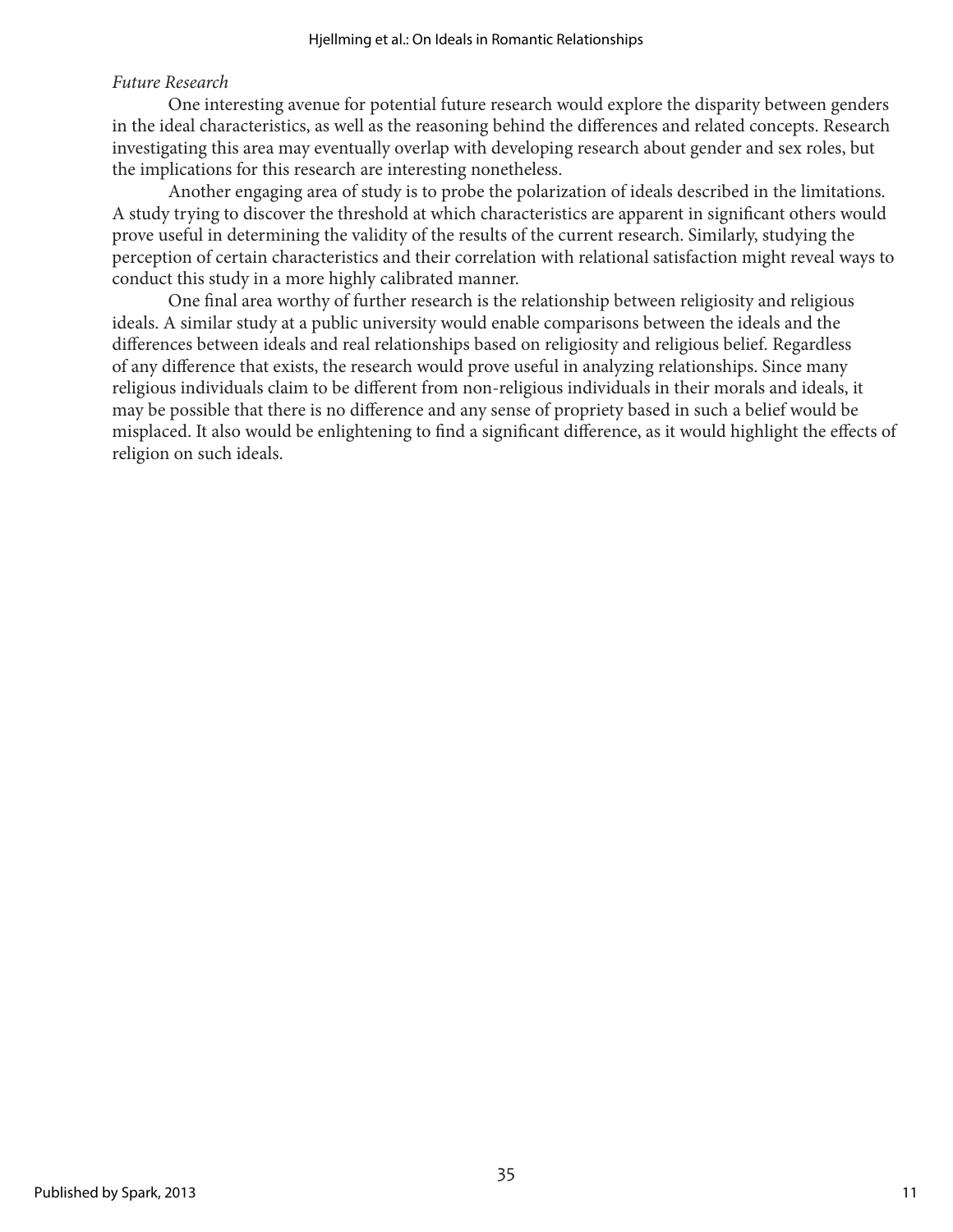#### Ideal Partner Scale Characteristics

#### Warmth-Trustworthiness Vitality-Attractiveness Status-Resources

Understanding Supportive **Considerate** Kind Good listener Sensitive Trustworthy Warm Affectionate Reliable Friendly Communicative

Honest Mature Stable Romantic Broad-minded Easygoing Self-aware Generous Deals well with criticism Likes children Good relationship with family

Adventurous Nice body Outgoing Sexy Attractive Good lover Active lifestyle Sporty and athletic Confident Independent Ambitious Interesting Spontaneous Good fun Good sense of humor Assertive Creative Intelligent

Good job Financially secure Nice house or apartment Appropriate ethnicity Successful Dresses well Appropriate age Religious beliefs Does not smoke

#### *Appendix B*

|               | Sex    | M    | <b>SD</b> | t              | df    | Sig.  |
|---------------|--------|------|-----------|----------------|-------|-------|
| Understanding | Male   | 4.24 | 0.495     | $-3.458$       | 212   | 0.001 |
|               | Female | 4.50 | 0.528     |                |       |       |
|               | Male   | 4.27 | 0.566     |                | 212   | 0.000 |
| Considerate   | Female | 4.58 | 0.522     | $-3.915$       |       |       |
| Good listener | Male   | 4.15 | 0.680     | $-3.806$       |       | 0.000 |
|               | Female | 4.50 | 0.590     |                | 212   |       |
| Warm          | Male   | 3.94 | 0.574     | $-2.097$       | 212   | 0.037 |
|               | Female | 4.14 | 0.658     |                |       |       |
| Reliable      | Male   | 4.42 | 0.581     | $-2.516$       | 212   | 0.009 |
|               | Female | 4.63 | 0.513     |                |       |       |
| Friendly      | Male   | 4.24 | 0.605     | $-2.14$        | 212   | 0.033 |
|               | Female | 4.44 | 0.631     |                |       |       |
| Communicative | Male   | 4.30 | 0.551     | $-2.85$        | 212   | 0.005 |
|               | Female | 4.54 | 0.577     |                |       |       |
| Stable        | Male   | 4.12 | 0.663     | $-2.718$       | 212   | 0.007 |
|               | Female | 4.37 | 0.598     |                |       |       |
| Broad-minded  | Male   | 3.58 | 0.819     | $-2.403$       | 212   | 0.017 |
|               | Female | 3.87 | 0.813     |                |       |       |
| Self-aware    | Male   | 3.87 | 0.625     | $-2.835$       | 212   | 0.005 |
|               | Female | 4.13 | 0.633     |                |       |       |
| Generous      | Male   | 3.87 | 0.716     | $-3.06$<br>212 |       |       |
|               | Female | 4.17 | 0.656     |                | 0.002 |       |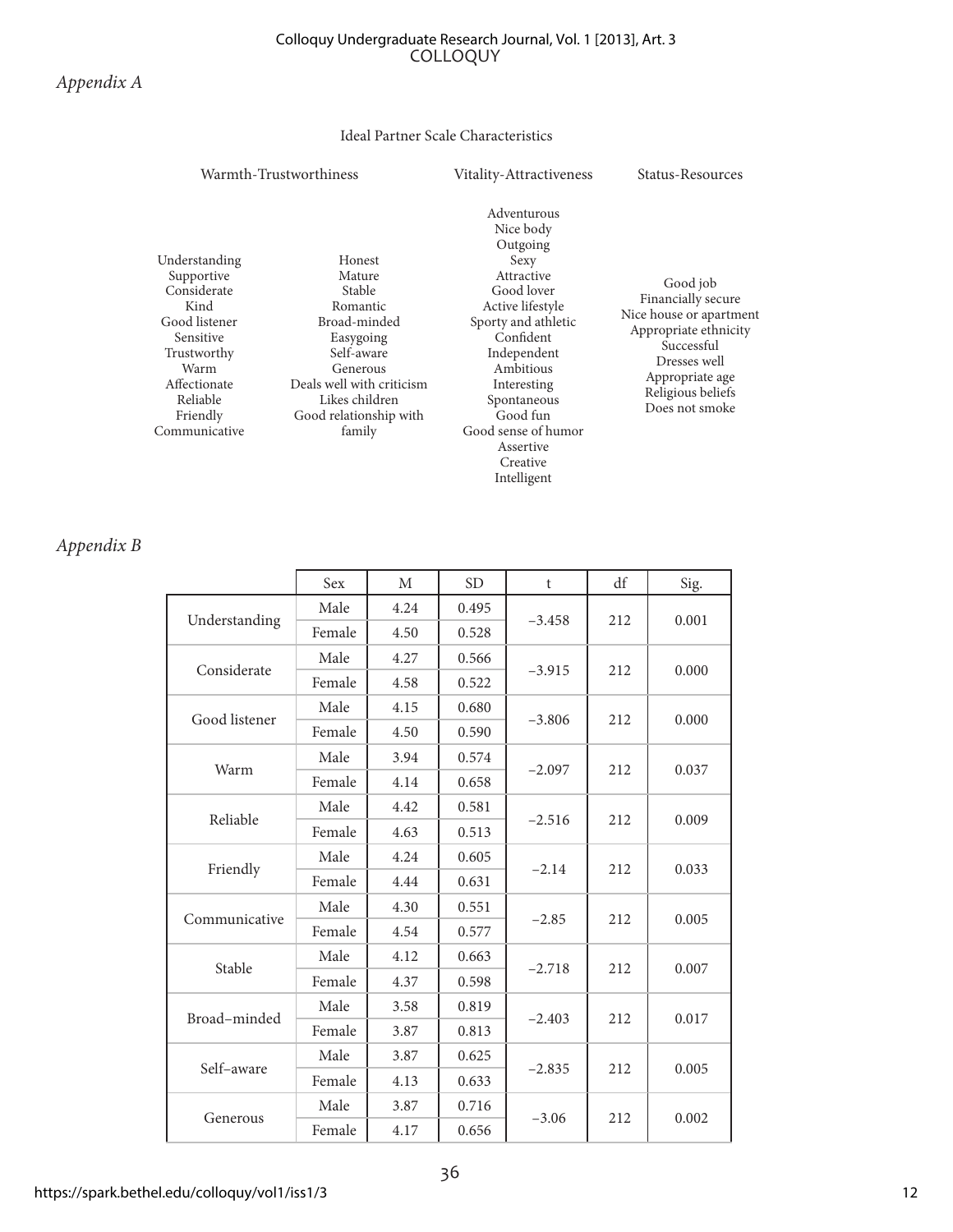## Hjellming et al.: On Ideals in Romantic Relationships

## *Appendix B, continued*

| Good relationship  | Male   | 4.10 | 0.907 | $-2.128$        | 212 | 0.034 |
|--------------------|--------|------|-------|-----------------|-----|-------|
| with family        | Female | 4.35 | 0.738 |                 |     |       |
| Nice body          | Male   | 3.66 | 0.827 | 4.539           | 212 | 0.000 |
|                    | Female | 3.16 | 0.709 |                 |     |       |
| Sexy               | Male   | 3.69 | 0.957 | 4.119           | 212 | 0.000 |
|                    | Female | 3.12 | 0.933 |                 |     |       |
| Attractive         | Male   | 4.07 | 0.681 | 4.293           | 212 | 0.000 |
|                    | Female | 3.60 | 0.782 |                 |     |       |
| Independent        | Male   | 3.60 | 0.719 | $-2.837$        | 212 | 0.005 |
|                    | Female | 3.91 | 0.767 |                 |     |       |
|                    | Male   | 3.76 | 0.720 |                 |     | 0.001 |
| Ambitious          | Female | 4.10 | 0.676 | $-3.286$        | 212 |       |
| Assertive          | Male   | 3.42 | 0.819 | $-3.431$        | 212 | 0.000 |
|                    | Female | 3.81 | 0.666 |                 |     |       |
| Good job           | Male   | 2.93 | 0.858 | $-4.61$         | 212 | 0.000 |
|                    | Female | 3.50 | 0.847 |                 |     |       |
| Financially secure | Male   | 2.96 | 0.727 | $-5.327$        | 212 | 0.000 |
|                    | Female | 3.57 | 0.899 |                 |     |       |
| Nice house or      | Male   | 2.22 | 0.885 | $-3.278$        | 212 | 0.001 |
| apartment          | Female | 2.66 | 0.910 |                 |     |       |
| Appropriate        | Male   | 2.63 | 1.191 | 2.378           | 212 | 0.018 |
| ethnicity          | Female | 2.22 | 1.127 |                 |     |       |
| Successful         | Male   | 3.13 | 0.851 | $-3.415$        | 212 | 0.001 |
|                    | Female | 3.56 | 0.837 |                 |     |       |
| Does not smoke     | Male   | 4.18 | 1.029 | 212<br>$-1.992$ |     | 0.048 |
|                    | Female | 4.44 | 0.829 |                 |     |       |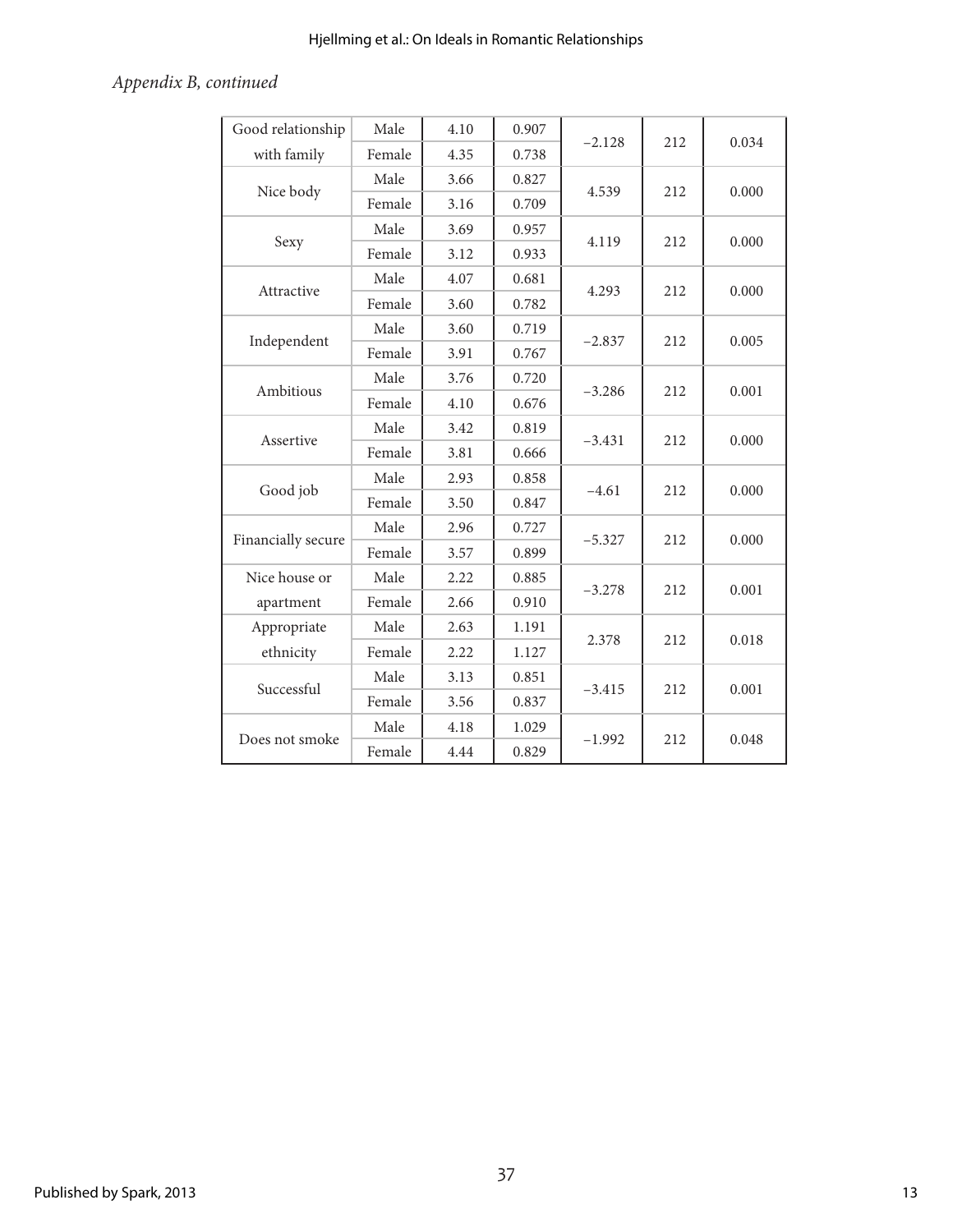#### References

- Ajzen, I. (1977). Information processing approaches to interpersonal attraction. In S. Duck (Ed.), Theory and practice in interpersonal attraction (pp. 51–78). New York: Academic Press.
- Befu, H. (1977). Social exchange. Annual Review of Anthroology, 6(1), 255-281. doi:10.1146/annurev. an.06.100177.001351
- Chadwick-Jones, J. K. (1976). Social exchange theory. New York: Academic Press.
- Cook, K., & Rice, E. (2006). Social exchange theory. New York: Springer.
- Cunningham, M. R., Barbee, A. P., & Pike, C. L. (1990). What do women want? Facial metric assessment of multiple motives in the perception of male facial physical attractiveness. Journal of Personality and Social Psychology, 59, 1, 61–72.
- Eastwick, P. W., Finkel, E. J. & Eagly, A. H. (2011). When and why do ideal partner preferences affect the process of initiating and maintaining romantic relationships? Journal of Personality and Social Psychology, 101(5), 1012–1032, doi: 10.1037/a0024062
- Finkel, E. J., Molden, D. C., Johnson, S. E. & Eastwick, P. W. (2009) Regulatory focus and romantic alternatives. In Forgas, J. P., Baumeister, R. F. & Tice, D. M. (ed.), Psychology of Self-Regulation (pp. 320–332). New York: Taylor and Francis.
- Fletcher, G. J. O., Simpson, J. A., Thomas, G. & Giles, L. (1999). Ideals in intimate relationships. Journal of Personality and Social Psychology, 76(1), 72–89, doi: 10.1037/0022-3514.76.1.72
- Gergen, K. J., Greenberg, M., & Willis, R. (1980). Social exchange. New York: Plenum.
- Grammer, K., & Thornhill, R. (1994). Human (homo sapiens) facial attractiveness and sexual selection: The role of symmetry and averageness. Journal of Comparative Psychology, 108(3), 233–242. doi:10.1037/0735-7036.108.3.233
- Griffin, E. (1994). Social Exchange Theory of John Thibault & Harold Kelley. A first look at communication theory (2nd ed., pp. 196–205). Retrieved from http://www.afirstlook.com/docs/ socialexchange.pdf
- Guerrero, L. K., & Floyd, K. (2006). Nonverbal communication in close relationships. Mahwah, NJ: Lawrence Erlbaum Associates.
- Heath, A. (1976). Rational choice and social exchange. New York: Cambridge.
- Hill, E. W. (1992). A theological perspective on social exchange theory. Journal of Religion and Health, 31(2), 141-148. Retrieved from http://www.jstor.org/stable/27510686?origin=JSTOR-pdf
- Holmes, B. M., & Johnson, K. R. (2009). Where fantasy meets reality: Media exposure, relationship beliefs and standards, and the moderating effect of a current relationship. In E. P. Lamont (Ed.), Social psychology: New research (pp.117-133). Nova Science.
- Jones, D. (1995). Sexual selection, physical attractiveness and facial neoteny: Cross-cultural evidence and implications. Current Anthropology, 36, 723–748.
- Koeslag, J., & Koeslag, P. (1994). Koinophilia. Journal of Theoretical Biology, 167, 1, 55-65.

La Gaipa, J. J. (1977). Interpersonal attraction and social exchange. In S. Duck (Ed.), Theory and practice